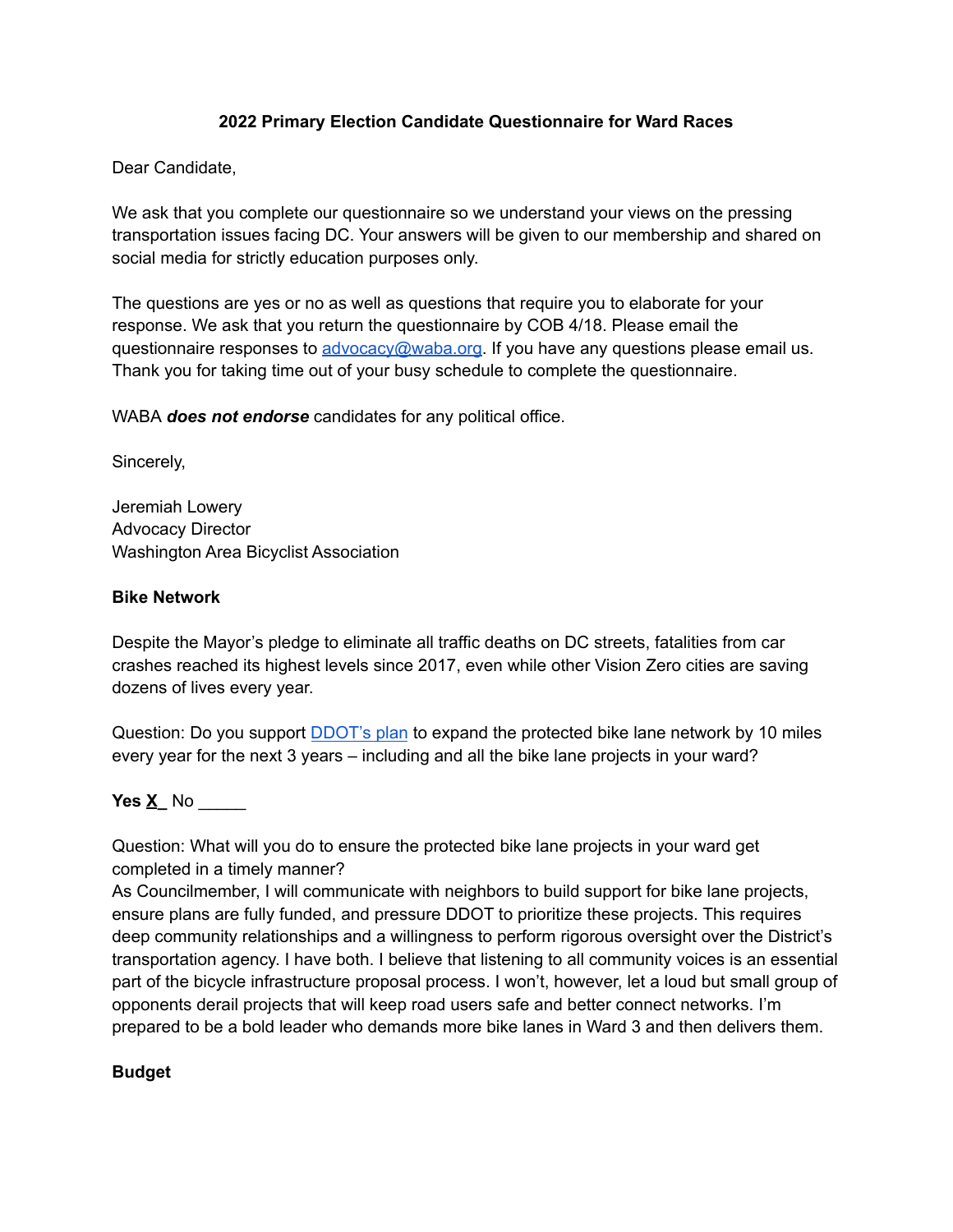Bike lanes are an incentive for District residents who choose to travel in ways that conserve land, energy, and fuel and they also fight climate change. DDOT's long-range plan envisions miles of protected bicycle lanes – which makes bicycling safer, easier and more popular and also reduces fuel use.

Question: Will you press DDOT to accelerate plans for more protected bike lanes (which may repurpose driving lanes and street parking) and budget adequate money for DDOT to build these bike lanes? Including ensuring DDOT has the staff and resources in the budget to complete the projects at a rapid pace?

**Yes X\_** No \_\_\_\_\_

Question: What other budgetary biking and transportation items will you fight for and prioritize?

As Councilmember, my first priority will always be funding initiatives that make our streets safer and reduce reliance on cars. There is much that can be done to upgrade our transportation system in addition to improving built infrastructure. When on the Council, I will fight for an e-bike tax credit for first time purchases. The tax credit, which should be a more ambitious version of the proposed federal version, would enable more DC residents to afford e-bikes and transition away from relying on cars for everyday trips. I will also examine ways we can leverage funding to facilitate restocking Capital Bikeshare stations in areas with hilly topography, especially in Ward 3. Recently, too many stations have been entirely empty due to the lack of an actionable plan to redistribute bikes in these areas.

## **Trails Network**

The Capital Trails Coalition seeks to create a world-class network of multi-use trails that are equitably distributed throughout the Washington DC region. The Coalition is in the process of finding funding to complete 800 miles of planned trails into pavement that people can walk and bike on. Trails are an economic boost for local economies and improve the health and well being of communities, would you support DC, alongside MD and VA, dedicating funding to complete our regional trail network?

**Yes** <u>\_X</u>\_ No \_\_\_\_\_

Further explain how you would advocate for the completion of the DC's portion of the Trail Network?

Overall, I am very supportive of completing DC's portion of the trail network. While most of the remaining planned trails are not within Ward 3, I believe that all DC residents deserve access to well-maintained trails that can be used for both transportation and recreation. In addition to supporting completion of the Trail Network, I support additional trails through Ward 3 and the entire District. I have long been a supporter of repairing the Glen Echo Trolley Trail so that it can serve as a safe and accessible trail for all. This project will be a key priority of mine. The proposed high school on MacArthur Blvd only makes this initiative more important. I will achieve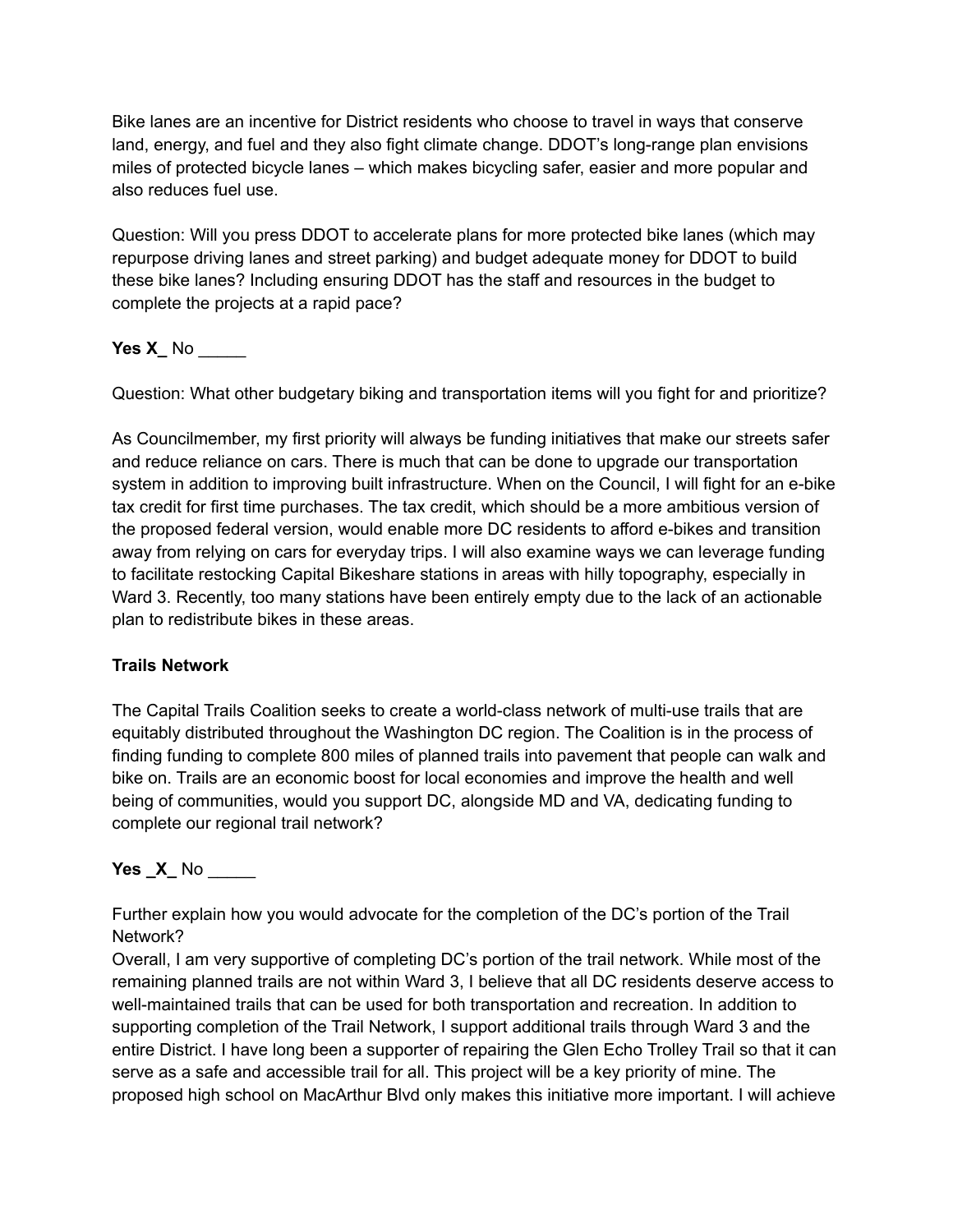these improvements by leveraging community support and need and encouraging intergovernmental coordination between DC and other jurisdictions.

# **Vision Zero**

Do you support the recent bills before the Transportation Committee, that would ban right turn on reds and permit the so-called Idaho stop?

# **Yes \_X\_** No \_\_\_\_

Vision Zero - is it working and if not, what needs to be done by the District to achieve the goal of zero deaths due to traffic crashes?

Vision Zero is not working. Traffic fatalities have increased nearly every year since the District adopted its vision zero goal, and 2022 is on track to be similar or even worse. We need to take swift, decisive action to keep all road users safe. That means massively increasing the amount of bicycle and pedestrian safety infrastructure being constructed each year. As Councilmember, I won't tolerate excuses — I'll demand results. DC has the resources to make every street safe, we just need elected officials with the political courage to make it happen. We should start with the Walk Without Worry and Safe Route to Schools bills, but we absolutely cannot stop there. We need a whole-of-government response that is focused on improving our safety infrastructure, but we also need to focus on keeping dangerous drivers off our streets. We need to boot and tow cars with repeat violations and utilize automated traffic enforcement in an equitable and effective manner.

## **Transportation Equity Priorities**

If elected or re-elected this year, what policie(s) or legislation will you pursue in your upcoming term to ensure our transportation system is equitably moving forward? To start, I will support the Walk Without Worry Amendment Act, the Safe Routes to School Expansion Regulation Amendment Act, the Metro for DC Act, and the Safer Intersections Amendment Act, and any other legislation pending before the Council that will make it safer and/or more convenient to bike, walk, or use public transit. I will also bring some of my own ideas to the Council. I support an e-bike tax credit to expand opportunities for e-bike ownership among DC residents. I will advocate for improvements to Capital Bikeshare station and bike access in the Ward. I will also push for a system that tracks traffic enforcement data. I believe that recording demographic information will allow the District to better analyze and remedy racial disparities in traffic enforcement stops. Finally, I will eagerly support transportation infrastructure projects in our Ward. I have already committed to support bike lanes on Connecticut Avenue, New Mexico Avenue/Tunlaw Rd/37th Street, Arizona Avenue, and the multi-use path on Nebraska Avenue and that's just the beginning.

# **Transportation Equity Pledge**